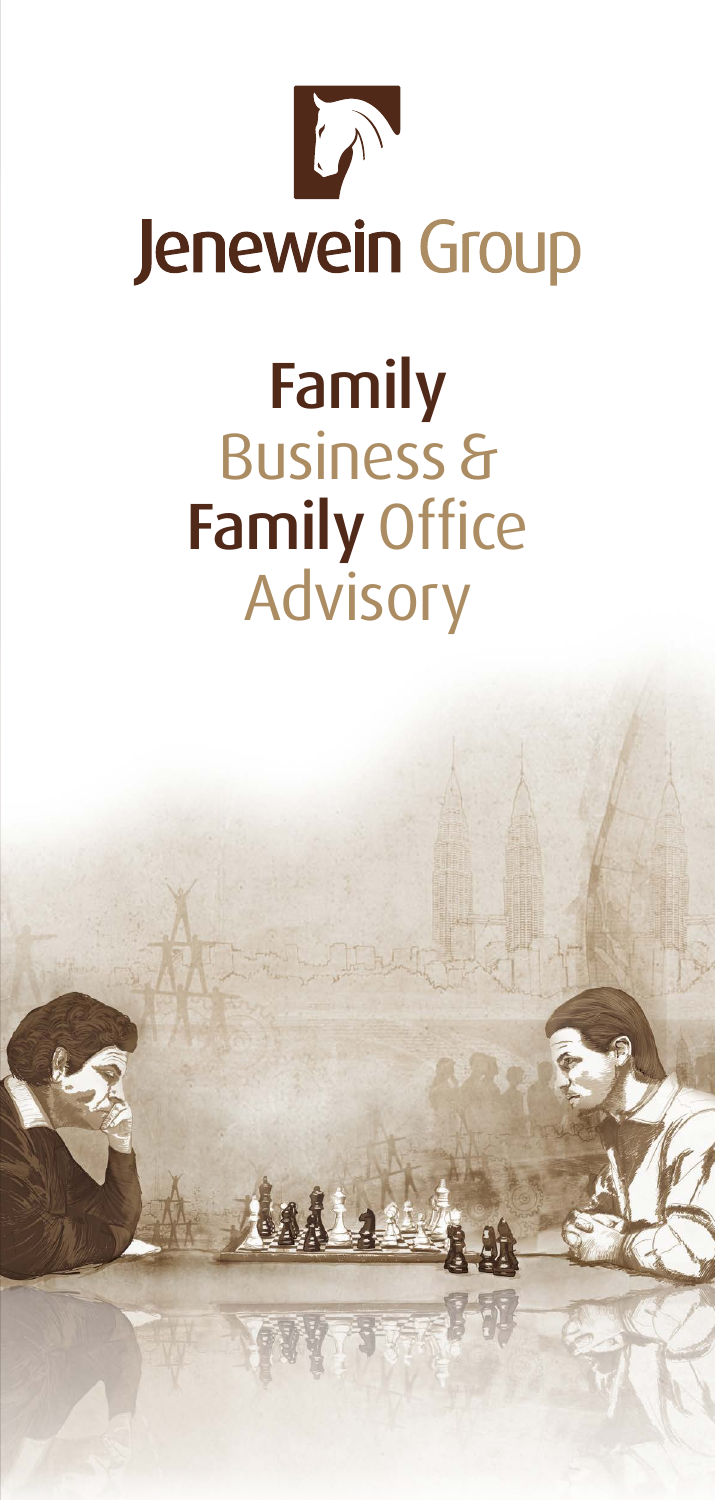## Jenewein Group is a **premier Czech-Slovak**<br>Consulting group with global reach, which has become

in the span of more than 30 years one of the best-known and most frequently recommended one-stop-shop<br>companies delivering complex **Strategic Leadership,** Management and Public Policy services. Over this time, we have managed to maintain our leading position in the market, strengthen trust and increase expertise through the innovation of our consulting services.

From the very beginning of our own (family) business in consulting services, we have accompanied successful business families in the moments of their strategic decision-making and helped them in key moments of their business. Family businesses form the backbone of the economy across industries and sectors. Through the advisory platform **Jenewein private** we provide them with service and support in the form of specialized Family Office concept, within which we utilize our

### expertise following areas in the

- **Executive Theory and Generational Change;**
- ◾ CEO Succession Planning;
- Leadership & Board Advisory;
- **Executive Search & Background Checks:**
- Management Advisory:
- **Example Management through innovations** and company culture;
- Process & Organisational Redesign;
- Mentoring, Coaching and Development;
- **Example 2 Analyses, Concepts, Studies and Surveys;**
- **Extrategic Partnerships and Alliances;**
- **Effective Lobbying Strategies and Solutions;**
- **Development of Family Offices.**

We are well aware of the sensitivity and complexity of a family business and therefore we intentionally build **longlasting partnerships** with each client to assure longevity of their business. We take into account the specific type of relation towards ownership at the level of family, individual and the business as such. Similarly, we are **trusted advisor** for the Family Offices community, especially in the area of human resources including talent acquisition, development and retention of the best managers and advisors.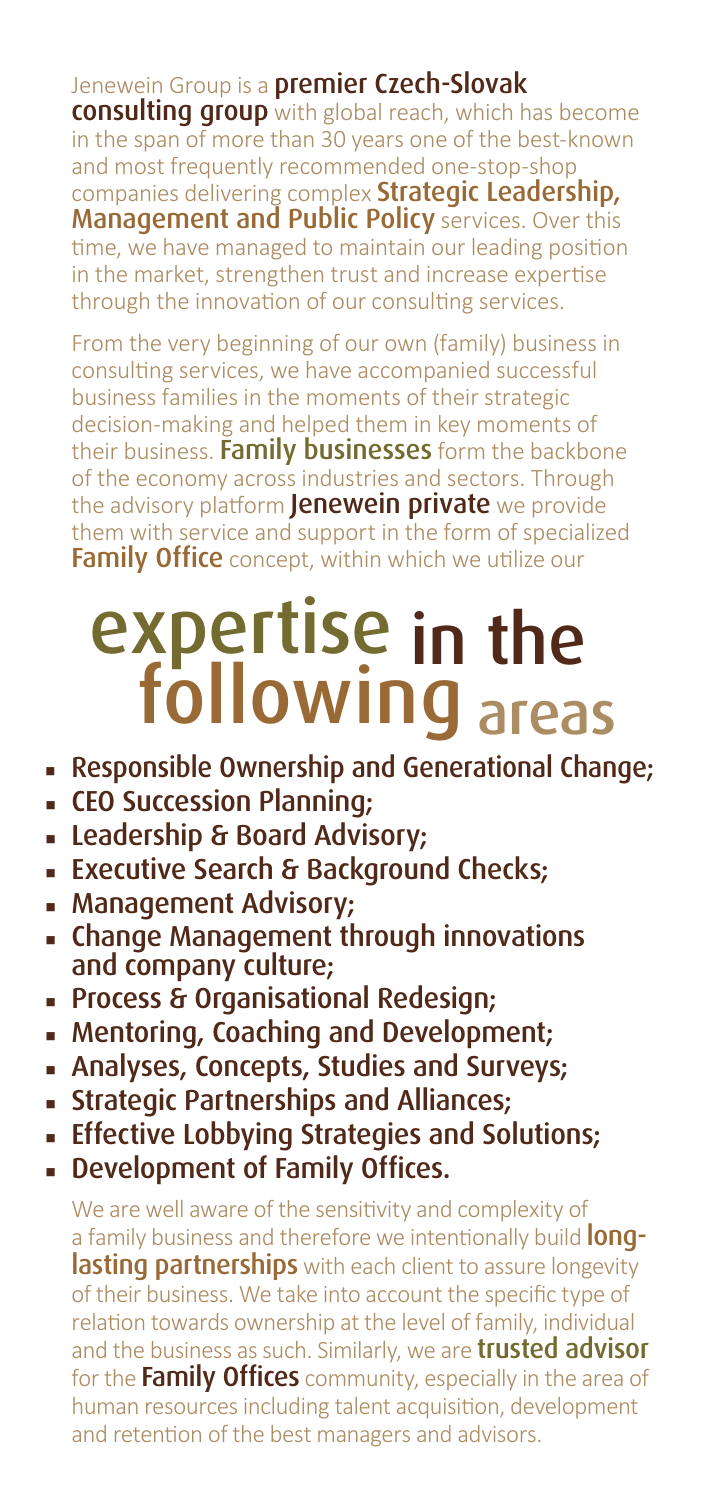**Jenewein private** team has got a large amount of experience across all sectors and is ready to provide

# & Offices services **Top-notch Family<br>Businesses**

#### CONTINUITY, SUCCESSION, HERITAGE AND GENERATIONAL CHANGE

Succession belongs to one of the most challenging processes in the family business. According to the European statistics, only approximately 35% of family businesses survive the transition to the second generation and only 12% the transition to the third generation. No family business can avoid the generational change. We can help you with strategically planning the whole process, early identifying the right family successor and securing his or her readiness to take over the leadership. We start with an in-depth assessment of personality, ego and potential and select the best ways to work with the individual through coaching, personal assessment and development, focusing primarily on developing the right habits and skills to successfully take over and further develop the family business.

#### NEW LEADERS AND TALENT IDENTIFICATION

Strategic leaders, senior managers and professional specialists form essential capital for successful Family Offices as well as for developing and transforming Family Businesses. Every family has got its own story and values permeating the company culture and employer branding. By defining the value of the family brand, we can answer questions around why potential talent should precisely choose your family brand over other employers. Thanks to our professional Leadership & Board Advisory, Executive Search & Background Checks approach we will provide you with the right candidates for strategic and key managerial positions.

#### FAMILY BUSINESS MANAGEMENT

Family business continuity plans commonly establish management structure for the family and for the family business. The purpose of these structures is to improve strategy and control mechanisms of the family business and to organize the communication and relations between family business owners, business executives and other stakeholders. Correct and efficient governance is the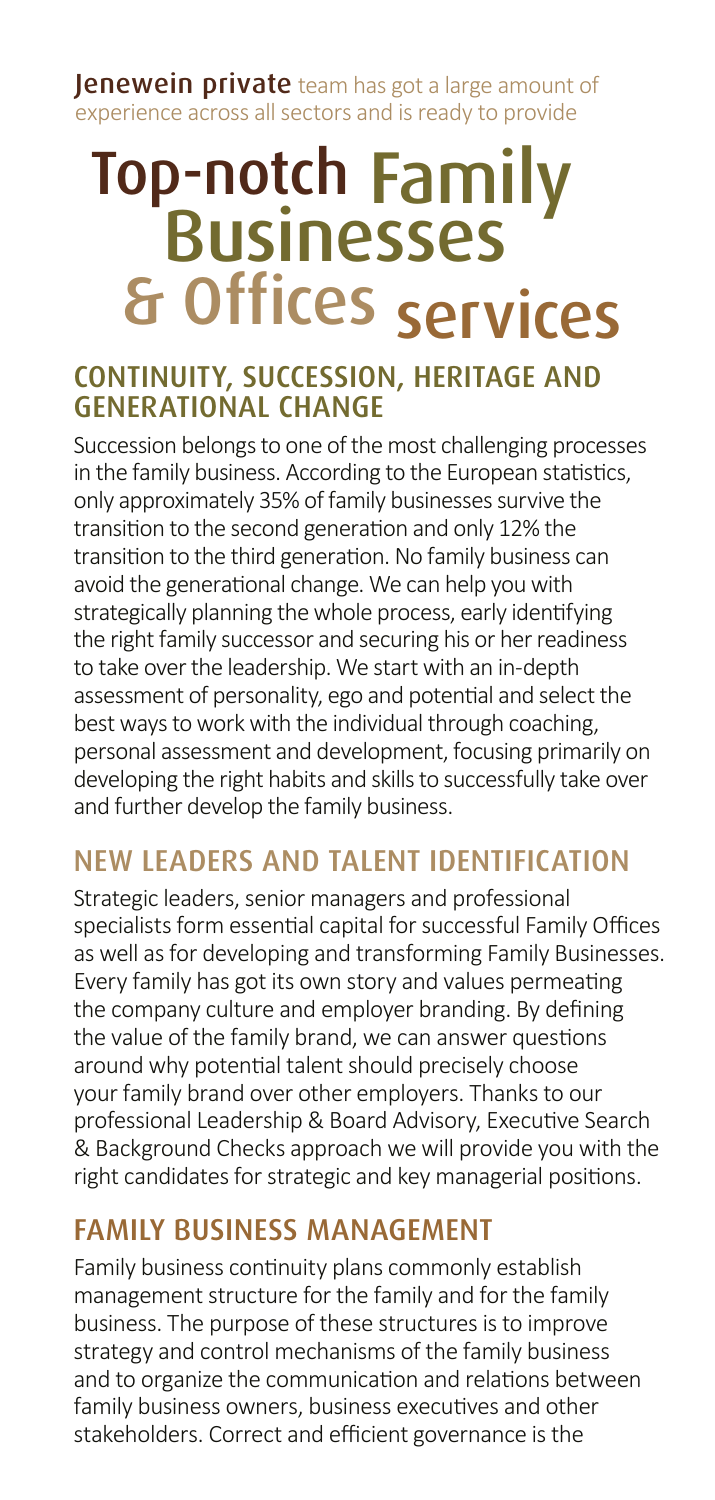hallmark of a truly sustainable family enterprise where well-functioning Family Business Boards provide ideas, helicopter view and responsibility for the future. There are three main pillars of the ecosystem of Family Businesses. FAMILY – OWNERS – MANAGERS. The ability to perceive and understand the differences between these three pillars, their combinations and interconnected interests and relations is a crucial factor for the company to grow and move forward. We will help you understand these differences and set the rules from the top to the bottom.

#### THE ORGANISATIONAL STRUCTURE AND COMPANY PROCESSES

Successful growth and turbulent market changes bring about the need to adapt the internal set-up of an organisational structure of the company, including all the processes, to the new circumstances. The bigger the company, the higher the demands for a precise formal setup of teams and their cooperation. We bring in an objective look at your structure and business environment with an independent position without any burdens related to history or internal relationships. To improve the company agility and to accelerate the growth we are ready to restructure your processes or set them up from scratch. We offer an in-depth audit on all levels, from strategical processes down to processes within organisations and teams. These may include complex HR processes, Supply Chain processes or Digital processes. We aim to enhance the performance, flexibility and quality while optimising the costs and shortening the time needed for transformation.

#### INTEREST ADVOCACY AND GOVERNMENT RELATIONS

We help family businesses navigate and succeed in an everchanging regulatory and business environment and establish the right relationship with the government. Through effective lobbying strategies and solutions we provide them with a strong voice at the national and European level in Brussels, helping them to push their interests through the complex network of various stakeholders. When considering the future of a family business, investments, acquisitions and mergers, we can provide family companies with evidence-based and discreet services to assess risks, reputation or potential of businesses and individuals before any decision is made.

In consolidation of family values, we also cooperate with the association Partners of Family-Owned Companies (PRF) and its experts – experienced owners and partners in private consulting companies that are aligned with our values.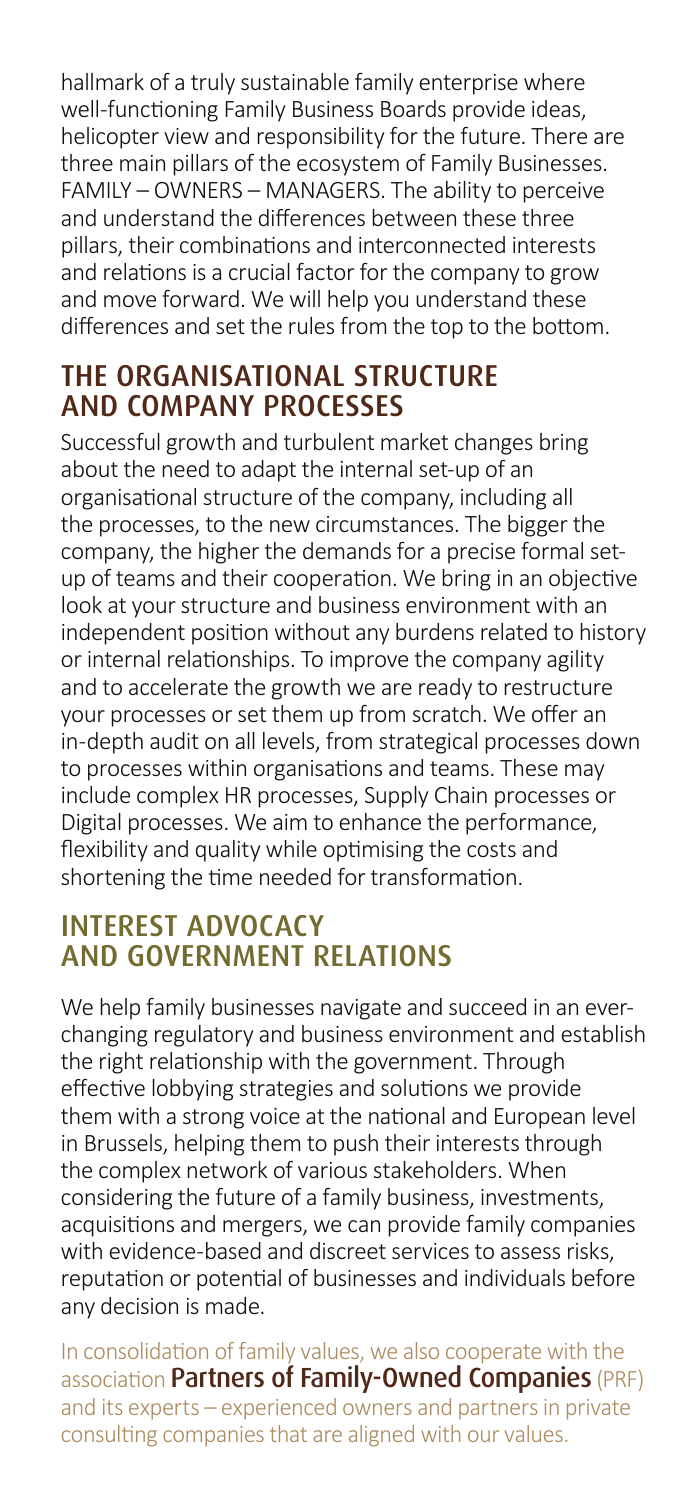STRATEGIC LEADERSHIP SERVICES MANAGEMENT CONSULTING

C-LEVEL & BOARD SERVICES EXECUTIVE SEARCH & LEADERSHIP ADVISORY

> FAMILY BUSINESS & FAMILY OFFICE ADVISORY

EXECUTIVE INTELLIGENCE & BACKGROUND CHECKS

STRATEGIC PUBLIC POLICY GOVERNMENT RELATIONS